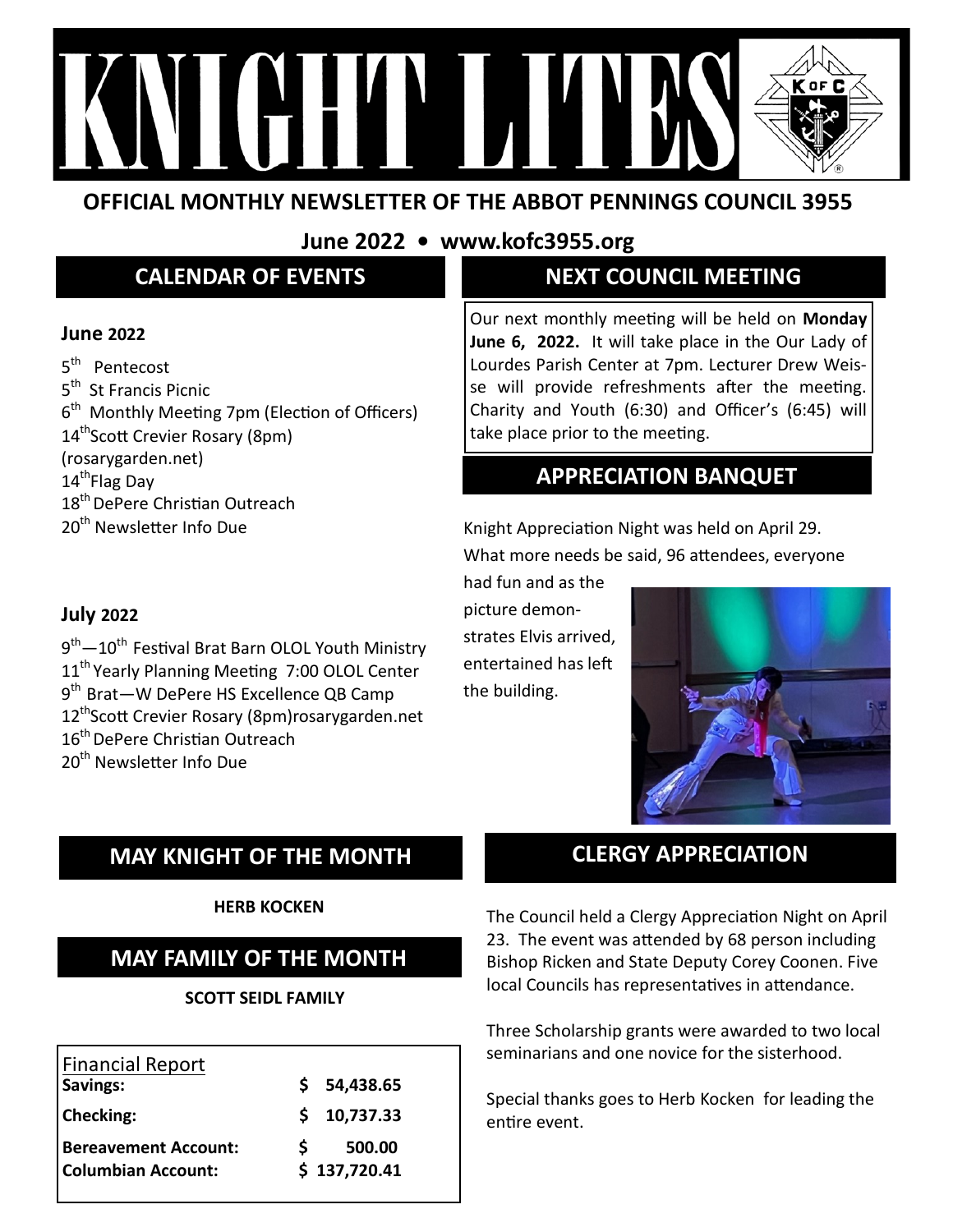## **FIELD AGENT REPORT**

#### Dear Brother Knight,

During the month of June this year we will celebrate Pentecost and Corpus Christi. Both are awesome solemnities because they express God's great love for us, through the Gifts of the Holy Spirit and His precious Body, Blood, Soul and Divinity given to us in the Eucharist.

In this newsletter, I want to speak to you about an important topic. Your own act of love that you can express to your family before you take your last breath. Please sit with them to review where you stand with your streams of income and insurance protection before death becomes imminent. Situations and needs change at least seven times throughout one's lifetime.

Within the last year I had the occasion to help three widows whose husbands did not have life insurance coverage prior to their untimely death. Because of this, all three spouses found themselves in a vulnerable financial position. On one occasion, a spouse was expecting the Knights of Columbus to provide insurance benefits to her because her husband was a member in good standing and because we are known for our outstanding insurance program. What she wasn't aware of was her husband elected not to participate in our insurance program by purchasing KofC insurance on himself. On this score, I want to provide an explanatory note about your membership.

Did you know that there are two membership classifications with the Knights of Columbus? An insured member is a member who is the named insured on at least one insurance product that the Knights of Columbus offers to its members, spouse, and dependents: life insurance, disability income insurance, long-term care insurance, and retirement annuities. In addition, insured members are entitled to more benefits than an associate member who is not insured by the Knights of Columbus. One example is a spouse's right to apply for insurance after the member dies.

In summary, do your spouse and your family a service by sitting with so that you both agree to your plan. If for some reason you have chosen not to participate in our awesome insurance program, please explain to your spouse and/or family your decision and why. Better yet, let your spouse and/or family read this newsletter, then let me know how the conversation goes.

If you need my help and expertise, I am assigned to you and your family to serve. Just don't make me be the one to tell your spouse and/or family that you didn't have insurance with the Knights of Columbus after you are gone.

Fraternally,

Chris Thelen, FIC 920-401-1040

### **FAITH—INTO THE BREACH**

The council will provided a five night series and discussion. The format of a video series with targeted three primary question:

- 1) What does if does it mean to be a Christian man?
- 2) How does a Catholic man love?
- 3) Why is fatherhood, full understood, so crucial for every man?



### **CARETAKER POSITION**

Mt. Olivet Cemetery, De Pere is looking for a catholic member of the De Pere community to fill the role of part-time caretaker.

Duties include; Marking graves for vault or cremains burial. Marking graves for monuments settings. Helping families select/buy gravesites ( showing availability). Contact the gravedigger (Steve Van Vonderen) when a funeral is scheduled. Summertime work includes, coordinating mowing and other yard work with our caretaker assistant, and volunteers. Mt. Olivet is a small cemetery that will have around 40 interments a year. This is a part-time position with a lot of flexibility.

Please contact Bryan Mikota 920-265-5191 with questions.

Thanks to Chris Thelen for organizing and leading the sessions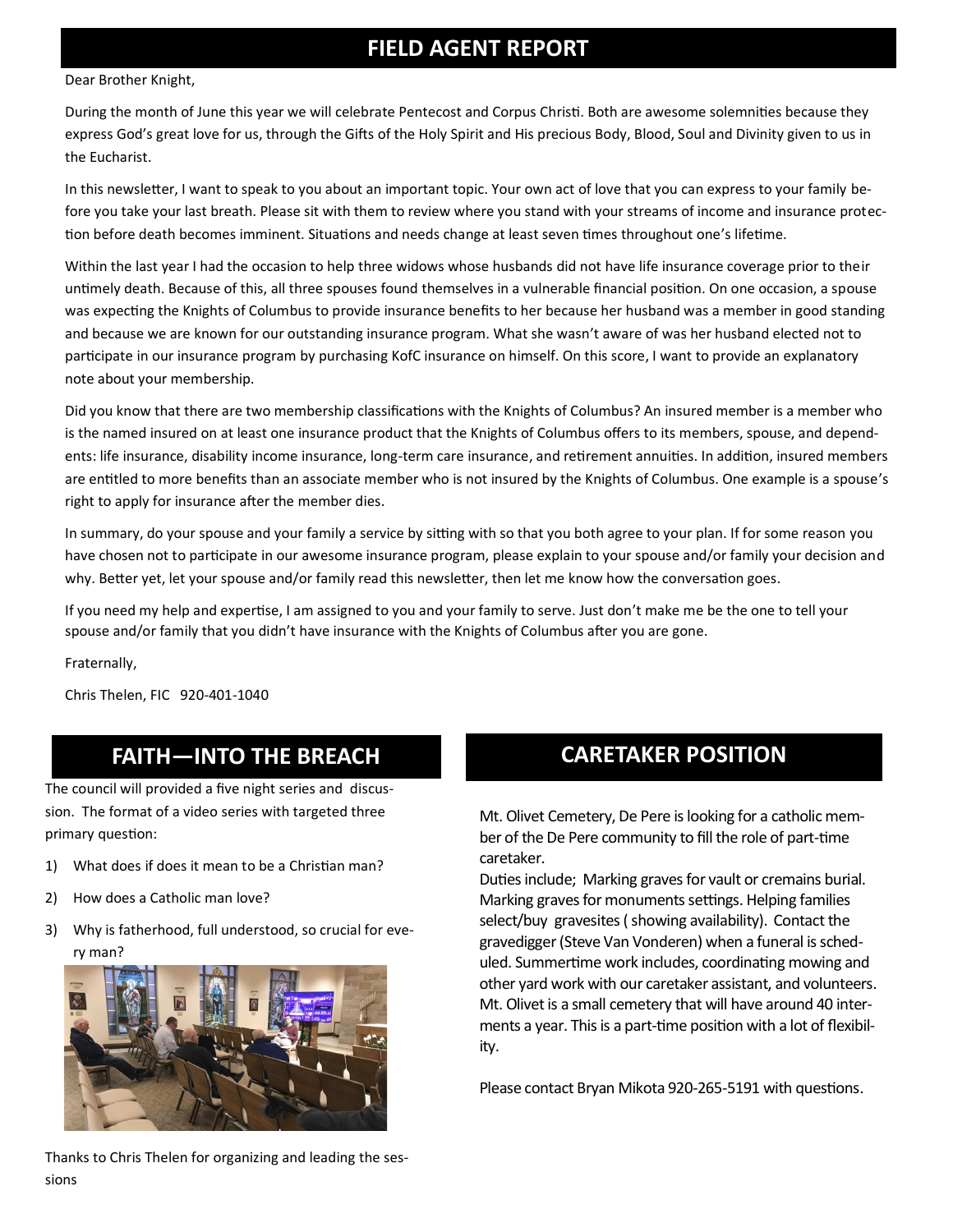## **CHARITABLE DONATIONS**

#### **The charitable donations for were**:

| What So Ever You Do       | \$1000.00 |
|---------------------------|-----------|
| EPH.                      | \$500.00  |
| St. Francis Booyah-Picnic | \$500.00  |
| St Mary's Booyah-Picnic   | \$500.00  |

Just a reminder that if you have a charity request, Just a reminder that if you have a charity request,<br>please email it to [kofc3955charity@gmail.com](mailto:kofc3955charity@gmail.com) **JUNE BIRTHDAYS** 

### **OLOL BOOYAH**

On May 14-15. 2022 12 Council and Family Members boned 500 lbs. of cooked chicken and prepped ingredients for **250 gallons of booyah for the OLOL Drive Thru Picnic.** Helping with this were: Erv Coenen, Bob Coenen, Jim Crabb, Ron Coenen, Brett Healy, Scott Mathewson, Dave Mancl, Adam & Rachel Hock, Rick Crabb, Joe Maar, Gary Wieseckel, Matt Wauters, Dave and Ginny LaCrosse, Mike and Julie Willems, Steve and Michelle Vermeulen, Dale and Michelle Brown and Ron Kocken lead by Ron and Mary Van Dyck.

### **DE PERE CHRISTIAN OUTREACH TOOTSIE ROLL FUNDRAISER**

The following Knights and their family members staffed the DePere Christian Outreach Thrift Store on Saturday, May 21st:

John & Carol Mueller, Larry Vande Hei, John Shimek, Greg Bottei, Mike Eikenberry, Steve Vermeulen, John & Jo Smits, Paula McDonald, John & Lynn Fink

The Knights will next provide assistance at the store on Saturday, June 18th.

If you are interested in helping us or have questions about this opportunity, please contact John Fink, 920-619 -2190

# **FAITH - WALK TO MARY**





The following Knights of Columbus people assisted at 18 Walk to Mary Crossings covering the 21 mile pilgrimage on May 7, 2022.

John Mueller, Chad Opicka, Scott Crevier, Doug and Jennifer Vanden Langenberg, Gary and Terry Gereau, Kim Desotell, Fran DeCleene, Matt Mueller, Steve Cribben, Scott Baeten, Doug and Ann Stangel, Pat and Pam Lennon, Clare Occhino, Wayne Van Asten, Jeff LeMeiux, Carrie Baeten, Ron Coenen,

### MEMBERSHIP

If you know of a good candidate for being a Knight, please inform them of what the Knights of Columbus are about and how it could impact their life by joining the Knights of Columbus. Contact - Steve Cribben 920-606-4700

Dan Baeten, Pat Besaw, Gene Bunker, Brad Collard, Gene Coonen, Tom De Lair, Jon De Rouchey, Al Fisher, Tony Hamilton, Dan Hilbert, Richard Horak, Brian Katers, John Kersten, Ron Kocken, Paul Kramer, Chris Landwehr, Chris Larson, Claude Le Duc, Michael Lee, Tony Meeuwsen, Joe Micke, Jim Pokladowski, Bryan Randolph, Keith Rukamp, Kevin Smits, Tom Stansfield, Terry Suttner, Dick Tate, Scott Tate, David Van Sistine, Scott Vanden Heuvel, Randy Vogels, Brad Willems, Butch Zelten

### HONORARY MEMBER

**Rick Thiesfeldt**

Results—Wow !!

Collections of charity donations from Festival Foods, Piggly Wiggly and the parishes over the weekends of May 13, 14, 15 and May 20,21,22.

Collections Help out our efforts to support our friends and neighbors with intellectual disabilities in the area. Congratulations

was **\$19,613 and we had 139** Knights and families members involved in the fund raising.

Thanks to Eric Le Brun 920-621-1708 and Matt Mueller 920-819- 0938 for leading the effort.

### **COMMUNITY– BRAT BARN**

The Council sponsored Festival Brat Bat=rn Dates of May 1 and May 21, 2022 for the De Pere Show Choir.

The following workers Doug Van, Jeff and Joey Macklin, Dale Reuter, Al Callahan, Dave Anderson, Abe Allen, Mark Matzke, Daryl Hutjens, Bob Whitbeck, Dick Schommer, Shawn Shrader, Paul Leahy, Pat Lennon. Doug Vanden Langenberg lead both groups.

The effort raised \$1,372.84 for the Show Choir